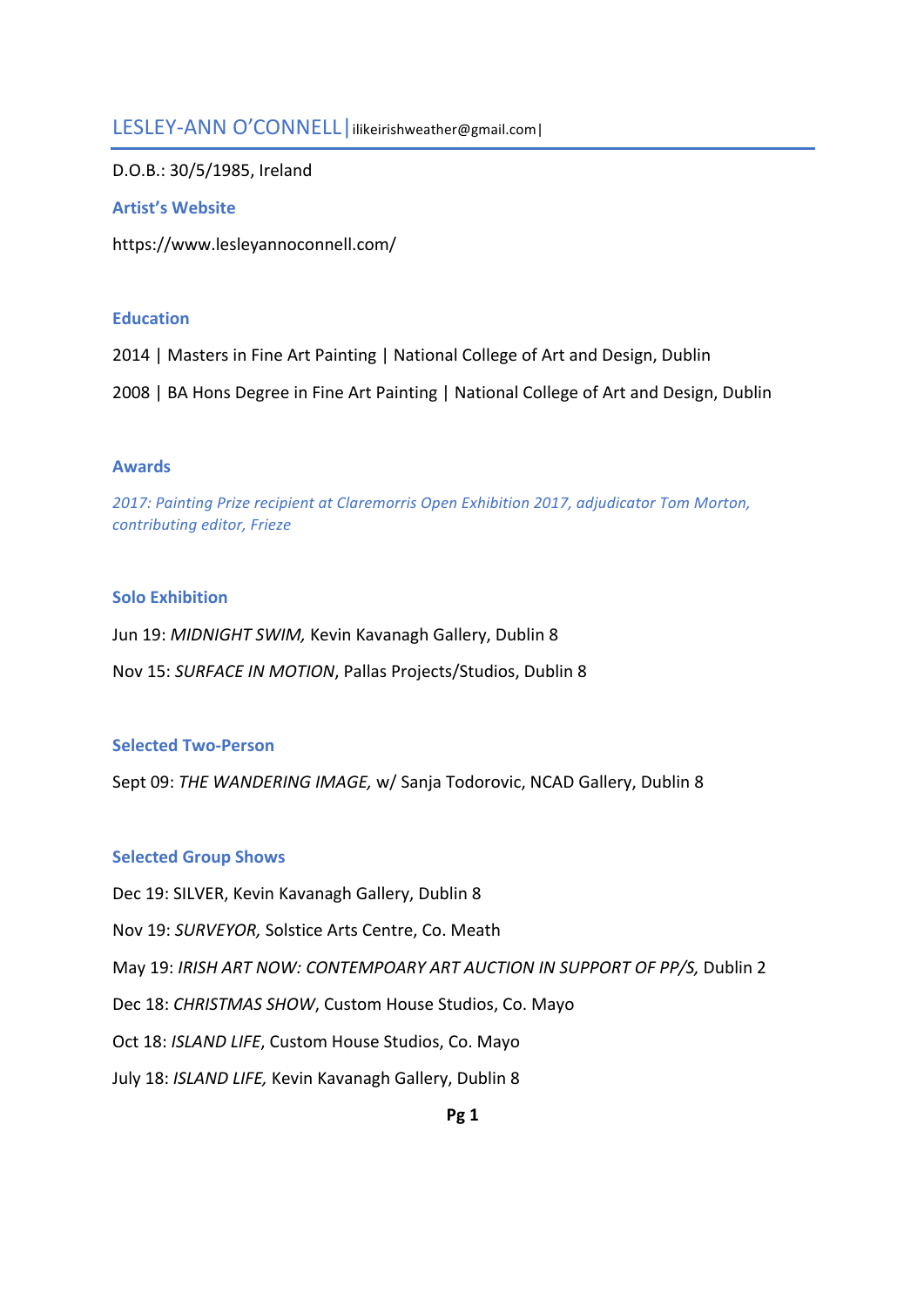Aug 18: *SURVEYOR*, Solstice Arts Centre, Co. Meath Nov 17: *VISIBILITY*, Dunamaise Arts Centre, Co. Laois Sept 17: *CLAREMORRIS OPEN EXHIBITION, Claremorris, Co. Mayo* July 17: CAIRDE VISUAL, The Model, Sligo July 17: *SURVEYOR*, Solstice Arts Centre, Co. Meath Sept 16: *PALLAS PROJECTS/STUDIOS*  $20^{TH}$  *ANNIVERSARY AUCTION*, Dublin 2 June 16: *SURVEYOR*, Solstice Arts Centre, Co. Meath Mar 16: *YOUNG*, SO Fine Art Editions, Dublin 2 June 15: *EIGSE*, Visual, Carlow April/May 15: *LACUNA*, Taylor Gallery, Dublin 2 March 15: WET 15, Hive Emerging, Waterford July 11: *VIS A VIS*, The Niland Gallery, Galway Arts Festival 2011, Galway July 10: PRETTYVACANT, Ilac Shopping Centre, Dublin 1 July 08: *GRADUATES SHOW*, Lemon Street Gallery, Dublin 2

#### **Group Shows**

Jun 14: MASTERS GRADUATE SHOW, NCAD, Dublin 7 Jan 14: *MOTLEY*, Hendron's Collider and Satellite, Dublin 1 May 13: *STRANGER STRANGER*, The Complex, Dublin 7 April 13: FIRST AWAKE MOMENT, Pallas Contemporary Projects, Dublin 8 Dec 12: CHRISTMAS SHOW, Monstertruck Gallery, Dublin 2 June 08: DEGREE SHOW 08, NCAD, Dublin

#### **Collaboration**

Nov 19: DHR Communications for CSR Ireland, The Liberties, Dublin 8